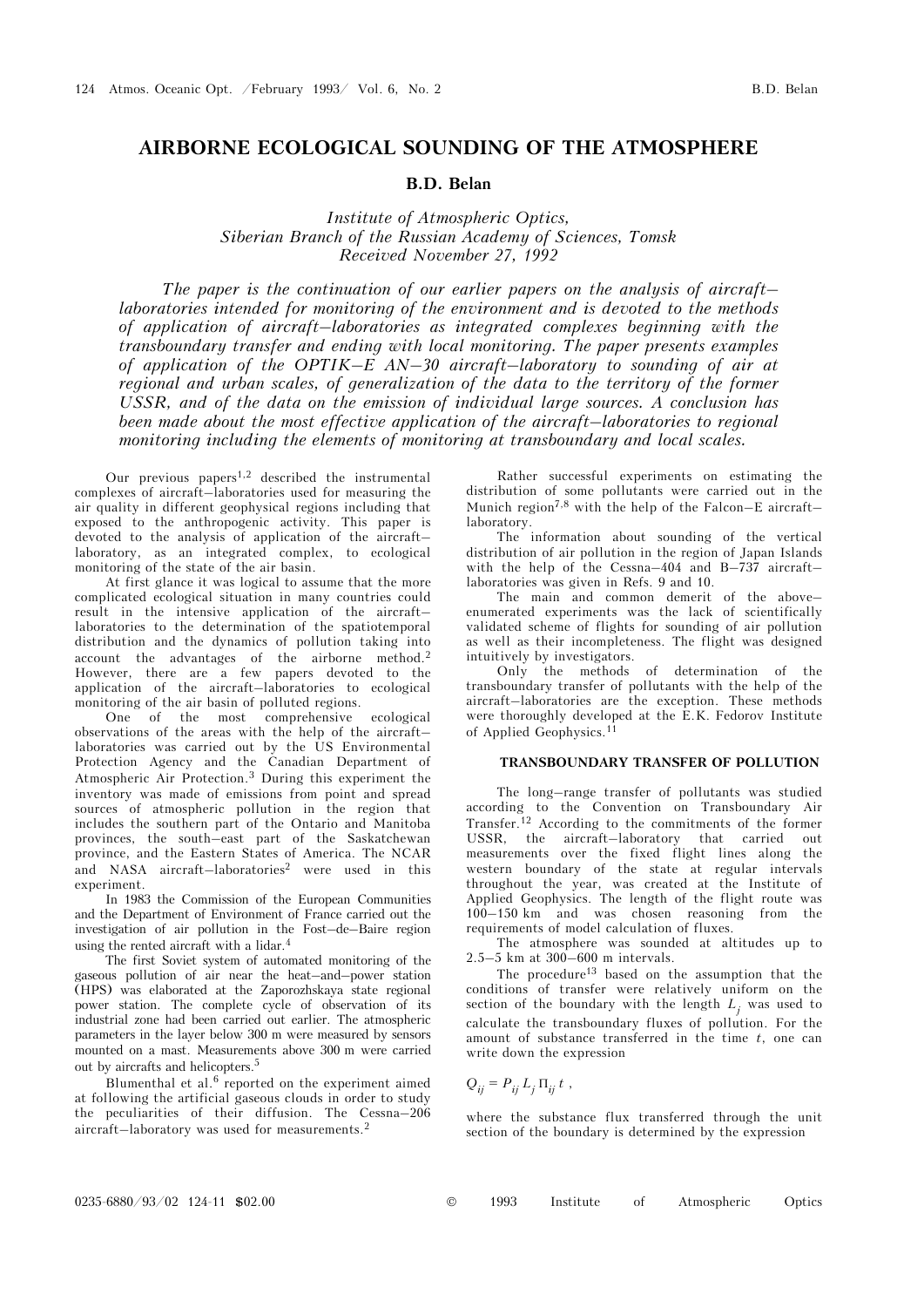$$
\Pi = \frac{1}{J} \int_{0}^{J} \int_{0}^{h} C(x, y) U(y) \cos \alpha \, dy \, dx = \sum_{i} \overline{C}(y_i) U(y_i) \cos \alpha_i \, \Delta y_i.
$$

Here *J* is the length of the flight route passing parallel to the boundary or near it, *h* is the altitude of the upper boundary of the layer of transfer,  $C(x, y)$  is the substance

concentration,  $\overline{C}(y_i)$  is the mean concentration at the altitude  $y_i \pm \Delta y_i/2$ ,  $U(y)$  is the wind velocity,  $\alpha = \alpha_i$  is the angle between the wind direction and the normal to the boundary, the subscript *i* specifies the direction of the transfer (for example,  $i = 1$  denotes the transfer into the region and  $i = 2$  denotes the transfer out of the region), *Pij* is the probability of the transfer in the given direction, and  $\Pi_{ij}$  is the mean flux transferred through the unit section of the boundary.

For the net fluxes one can write

$$
Q_{1j} = Q_j^{\text{in}} + d_{ij} Q_j^{\text{out}} + Q_j^{\text{nat}};
$$
  

$$
Q_{2j} = d_{ij} Q_j^{\text{in}} + Q_j^{\text{out}} + d_{2j}^{\text{nat}} Q_j^{\text{nat}} ,
$$

where  $Q_j^{\text{out}}$ ,  $Q_j^{\text{in}}$ , and  $Q_j^{\text{nat}}$  are the fluxes determined by the emissions from the sources located outside the boundary, inside the region, and from the natural sources, respectively, and  $d_{ii}$  are the relative fractions of fluxes which return through the boundary due to the circulation of the atmosphere

$$
Q_{1j}^{\text{nat}} = |Q_j^{\text{nat}}|^{\text{in}} + d_{1j} |Q_j^{\text{nat}}|^{\text{out}},
$$
  

$$
Q_{2j}^{\text{nat}} = |Q_j^{\text{nat}}|^{\text{out}} + d_{2j} |Q_j^{\text{nat}}|^{\text{in}}.
$$

To estimate the pollution of the atmosphere, one should know the values of  $Q_j^{\text{out}}$  and  $Q_j^{\text{in}}$ , and to estimate the sedimentation, one should know the budget of the fluxes

$$
\Delta Q_i^{\text{in}} = Q_j^{\text{in}} - d_{2j} Q_j^{\text{in}} = Q_j^{\text{in}} (1 - d_{2j}),
$$
  

$$
\Delta Q_i^{\text{out}} = Q_j^{\text{out}} - d_{1j} Q_j^{\text{out}} = Q_j^{\text{out}} (1 - d_{1j}).
$$

The transfer through the entire boundary is found by summing up the values of  $Q_j^{\text{out}}$ ,  $Q_j^{\text{in}}$ ,  $\Delta Q_j^{\text{out}}$ ,  $\Delta Q_j^{\text{in}}$ , and  $Q_j^{\text{nat}}$  over  $j = 1, ..., n$ .

It is assumed that  $P_{ij} = P_i$  and  $d_{ij} = d_i$  for the period  $t = 1$  year for all sections of the boundary. The values of  $P_i$  estimated from the data on the transfer trajectories and wind velocity distribution $13$  were  $P_1 \approx 0.63$  and  $P_2 \approx 0.37$  with an error of no more than 20%. The values of  $d_0$  estimated by the trajectory method and from the calculations of the East–European Meteorological Synthesis Center (MSC) were  $d_1 = 0.15$ and  $d_2 = 0.1$  with an error of  $25-30\%$ .<sup>12</sup>

In addition to the aforementioned routine method, the climatic method of estimation of the fluxes of harmful substances from the empirical data<sup>12</sup> was developed in the former DDR. In this case it is not required to know the emission of pollutants and the coefficients of physical– chemical transformations. The equation

$$
\Pi = \int_{0}^{H} C(z) U(z) dz
$$

provides the basis for the calculation of the mass rate Π. Here  $H$  is the altitude of the upper boundary of the layer in which the pollutant spreads,  $C(z)$  is the concentration of pollutant at the altitude  $z$ , and  $U(z)$  is the horizontal wind velocity at the altitude *z*.

In calculations it is assumed that all harmful substances spread mainly in the atmospheric layer below 1500 m, and the region of spreading of harmful substances is bounded by the maximum height of the mixing layer. To determine  $U(z)$ , the data of aerological sounding at altitudes of 300, 600, 900, 1200, and 1500 m are used.

The mass rate is calculated individually for each 300 m layer so that the total daily mass rate in the layer of spreading is given by the equation

$$
\Pi = 300 \int_{1}^{H} \overline{C}(\Delta z)_{i} \overline{U}(\Delta z)_{i} dz ,
$$

where *i* is the layer number,  $\overline{C}(\Delta z)_i$  is the mean concentration in the *i*th layer with the thickness  $\Delta z_i$ ,  $\overline{U}(\Delta z)$ <sub>*i*</sub>

is the average daily wind velocity in the *i*th layer. The wind velocity components are determined in the Cartesian coordinate system with the *X* axis directed eastward and the *Y* axis directed northward by the formulas

$$
\overline{U}_{xi} = -\ \overline{U}_i \sin \varphi_i ,
$$
  

$$
\overline{U}_{yi} = -\ \overline{U}_i \cos \varphi_i ,
$$

where the angle  $\varphi_i$  specifies the wind direction in the *i*th layer.

The components of the mass flux in the *X* and *Y* directions are obtained in the form

$$
\Pi_x = 300 \int_1^n \overline{C}_i \, \overline{V}_{xi} \, \mathrm{d}z ,
$$
  

$$
\Pi_y = 300 \int_1^n \overline{C}_i \, \overline{V}_{yi} \, \mathrm{d}z .
$$

Here the flux is directed toward the east for  $\Pi_r > 0$ , and toward the north for  $\Pi_u > 0$ .

The total flux in the layer of spreading is equal to

$$
\Pi = \sqrt{\Pi_x^2 + \Pi_y^2} ,
$$

and the principal direction of spreading of the total mass flux is specified by the angle

$$
\varphi = \frac{3}{2} \pi - \arctan \frac{\Pi_y}{\Pi_x}.
$$

We will not dwell on the results obtained as part of the above–described projects. They have already been published in detail. After disintegration of the USSR, the new aspects appeared in the statement of the problem of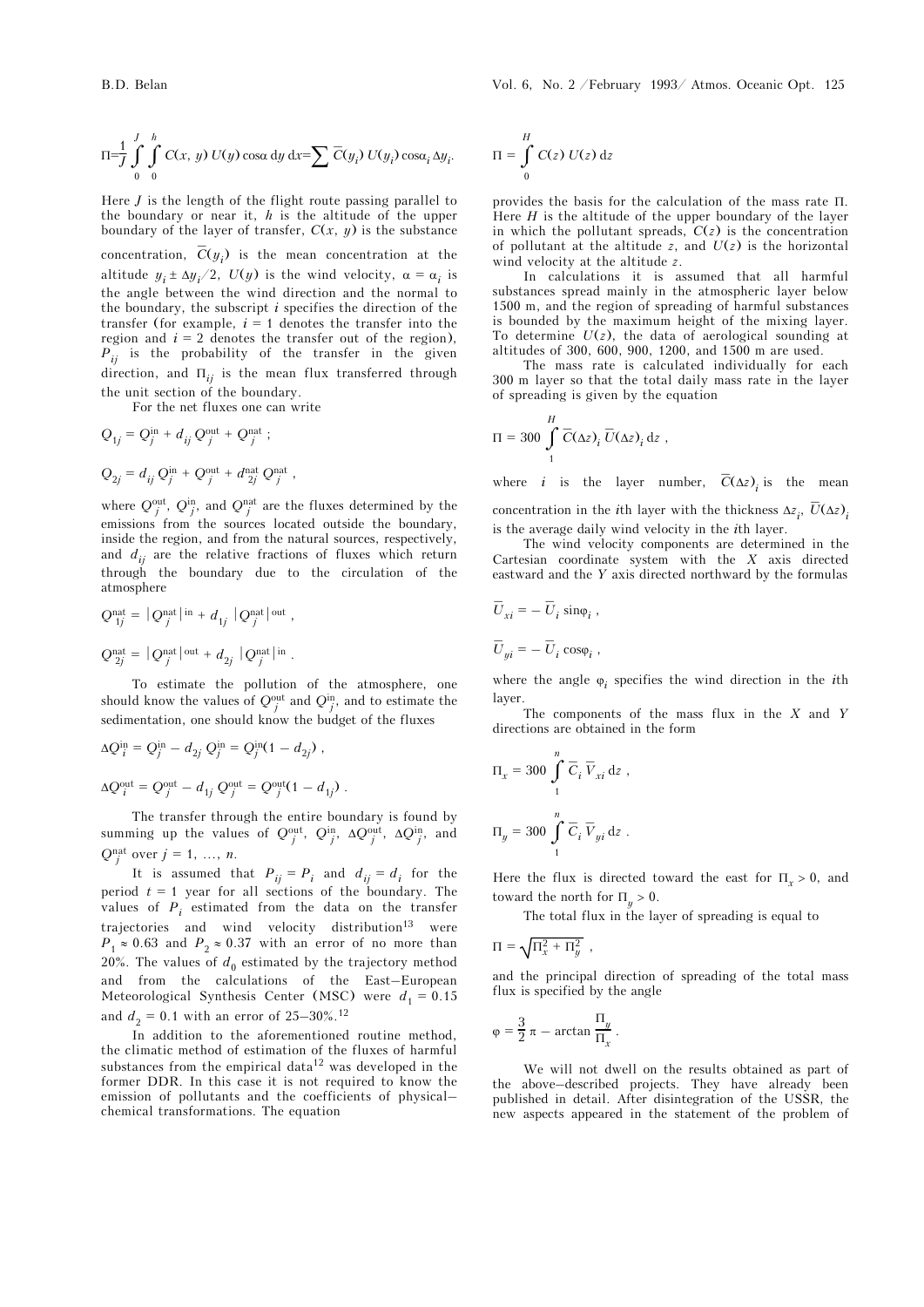studying the transboundary transfer of pollution. Let us pay attention to them. To this end let us address to the map of the distribution of the suspended substances over the territory of the USSR averaged over a period between 1981 and 1991 (Fig. 1). This map was made at the Institute of Atmospheric Optics of the Siberian Branch of the Russian Academy of Sciences with the help of the OPTIK–E AN– 30 aircraft–laboratory.1 Data of vertical sounding of the

atmosphere in different geographical regions were used to make the map. The data were time averaged. The vertical extention of the layer of measurements changed from 5 to 8 km. However, the data were averaged over 0–3 km layer in which the overwhelming bulk of aerosol was concentrated. The profiles obtained in the regions exposed to the effect of the industrial centers were excluded from data processing.



*FIG. 1. Distribution of aerosol number density*  $(\overline{N})$  $\overline{N} = \frac{1}{H} \int$ 0 *N*(*h*)*<sup>i</sup>* d*h*) *over the territory of the former USSR.* 

It can be seen from Fig. 1 that several zones of enhanced content of suspended substances are pronounced in the mixing layer over the territory under consideration. The principal zone is located over the western regions of the European part of the USSR and is caused by addition of the enhanced background concentrations of the aerosol being transferred from Western Europe and from the emissions of the Donetsk– Dnepropetrovsk industrial zone taking into account the west– east direction of aerosol transfer.

The effect of this zone spreads to the south regions of Eastern Siberia. True, the strengthening effect of the Ural industrial zone is added as well as the effect of the industrial objects located in the Northern Kazakhstan and in the south of Western Siberia. This effect is manifested itself by the appearance of two additional regional zones of the enhanced aerosol concentration. The background concentration of suspended particles in the region exposed to the effect of the Irkutsk industrial zone is somewhat lower. One more quite clearly pronounced zone of enhanced aerosol concentration  $(N > 50 \text{ cm}^{-3})$  is over the territory of the Central Asiatic Republics. Its appearance can be explained by the stagnation of air in the mountain valleys where the industrial enterprises are concentrated.

In spite of the fact that we have excluded all the profiles measured over the "caps" of the industrial cities from data processing, Fig. 1 shows that now the anthropogenic activity determines the regional anthropogenic activity determines the regional background of pollution.

#### **REGIONAL MONITORING OF AIR POLLUTION**

Taking into account the fact that state boundaries have no effect on the air pollution, the problem arises of the estimate of the amount of air pollution caused by the emission of the industrial enterprises located in the republics of the former USSR as well as in the regions and territories which have got independence.

These problems can be solved by regional monitoring with the help of the aircraft–laboratories.

Let us consider possible implementation of regional monitoring by the example of the territory of Western Siberia including several regions. When the idea of regional monitoring matured, the appropriate project was pioneered by academician V.E. Zuev. The scheme of this project is shown in Fig. 2.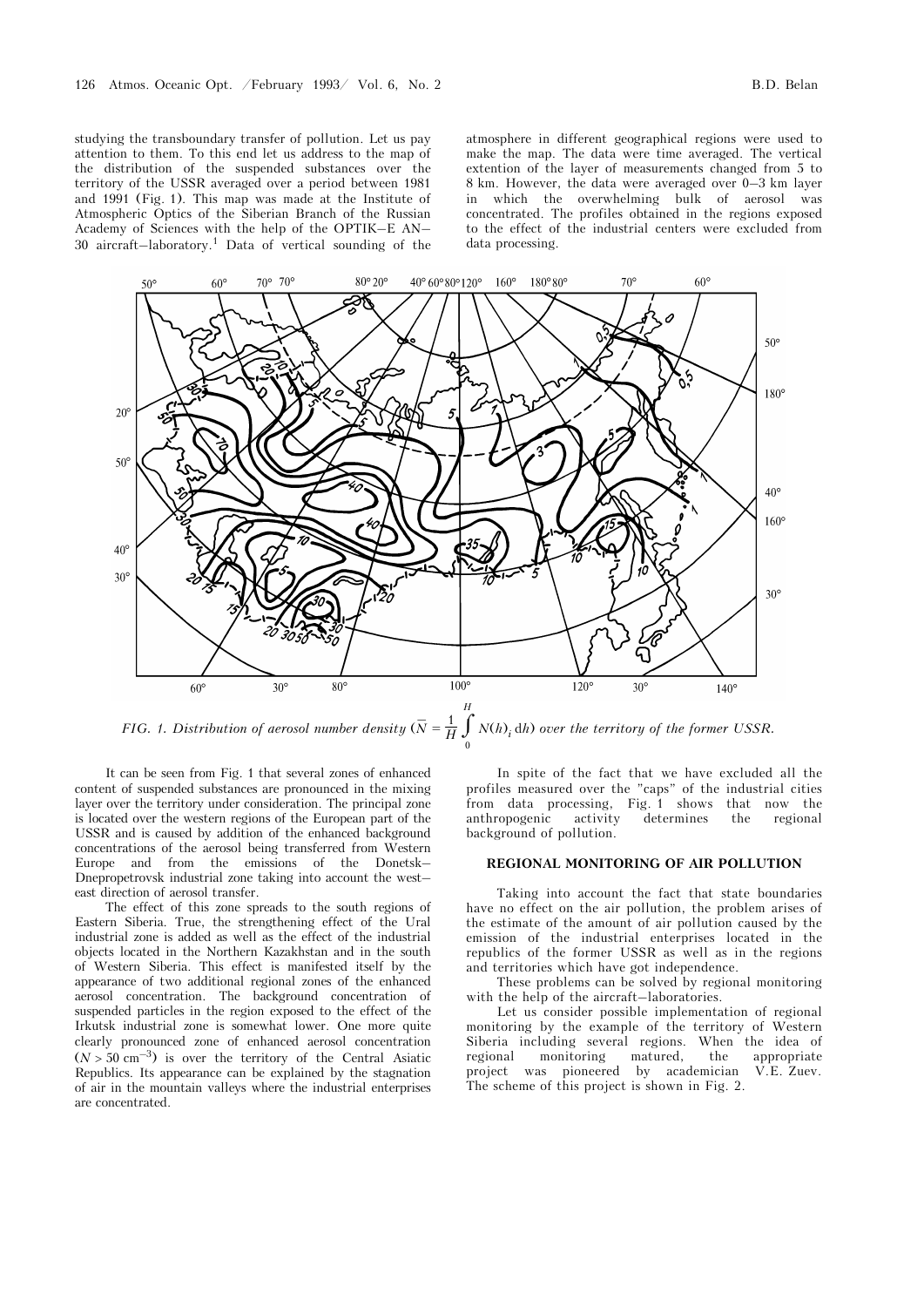

FIG. 2. Scheme of regional monitoring of Western Siberia (on a 1:16 M scale).  $-$  - stands for boundaries of areas and *territories,*  $-\prime$  *– shows state boundary, and*  $\rightarrow$  *is flight lines.* 

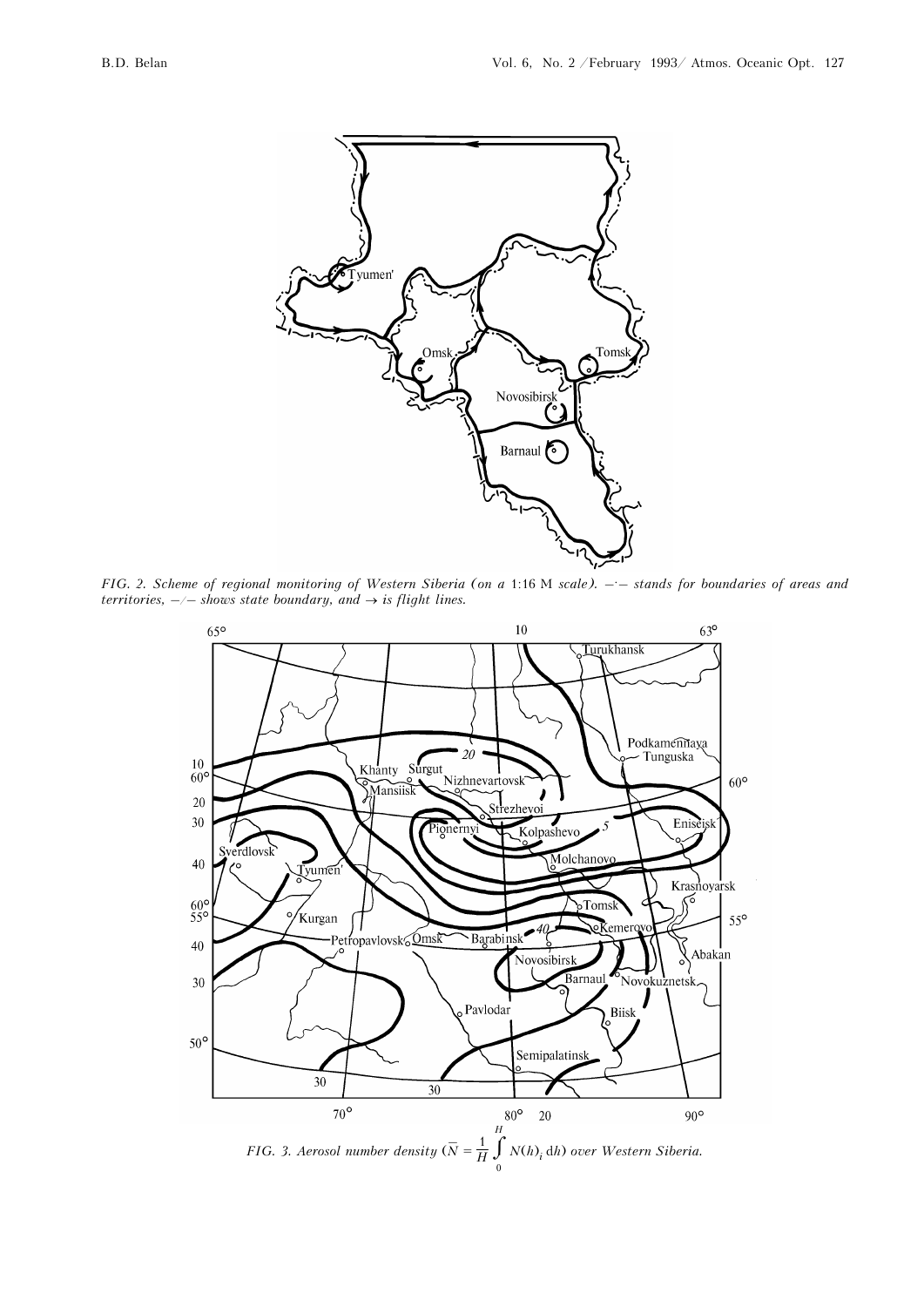The objective of this project is the study of the patterns of influx and transfer of pollutants in the territory of Western Siberia and of spatial distribution of aerosol and gaseous atmospheric pollution.

To implement this project, the regular flights should be conducted within the 100–8000 m altitude range along the boundary of the territory to be monitored and around large industrial centers. After the flights one should obtain the maps of air pollution distribution, investigate the transfer, transformation, and generation of pollutants in the region, record the substance budget, estimate the regional and interregional pollution budgets, study the principal transfer directions and the areals of spreading of pollution from large sources, and determine the ratio of "own" and "foreign" pollutants in the region under consideration.

The content and scheme of the project were approved at the Meeting of the heads of Environmental Protection Bodies of Siberia and Far East (February, 1991). Joint financing of this project by all regions was contemplated. However, the embodiment of this project was put off for indefinite period due to financial problems.

Nevertheless, a part of such a work was carried out. It was based on the previous investigations performed at the Institute of Atmospheric Optics and on the periodic flights of the OPTIK–E AN–30 aircraft–laboratory in 1991.

The obtained distribution of suspended substances over the above–indicated region is shown in Fig. 3. The conditions of mapping were the same as in Fig. 1.

It can be seen from Fig. 3 that in addition to two zones indicated above (Ural zone and the south of Western Siberia), one more zone appears in the Nizhnevartovsk– Strezhevoi region. As the analysis shows, it is engendered by the substance emissions due to combustion of the accompanying gases in the plumes of oil occurrences. In addition, there is a narrow zone of a relatively low aerosol concentration  $(N = 50 \text{ cm}^{-3})$  in the center of Western Siberia. This zone lies between two pollution sources located on the north and on the south of the region.

In our opinion, the mean distribution shown in Fig. 3 underlines the need for regional monitoring of this territory. If even the mean background aerosol field reveals the climatically sighificant peculiarities, the change of the air circulation in various seasons will result in spread of pollutants from the selected zones in any directions including those where the background is not yet enhanced.

Another question is appropriate, whether the high levels of air pollution in Kemerovo result from the influx of air with very high background content of pollutants with subsequent addition of the emissions of local industrial enterprises. Judging from Fig. 3, we may ask the administration of other cities the same question.

A start of regional monitoring of his own and adjacent territories has been made by the Buryat Council of Ministers. Such an approach to this problem contrasts with the passive position of administrative bodies of Western Siberia.

In commission of the Buryat Council of Ministers, the Institute of Atmospheric Optics and the Ecological– Geochemical Surveying Party of the Production Association "Buryatgeologiya" carried out the aerosol and gas survey of Buryat and Baikal Lake in 1991. The purpose of this work was determination of the regional transfer of the air pollutants and estimation of possible pollution of Baikal Lake through the atmospheric channel. The scheme of flights over this region is shown in Fig. 4. As a rule, two flights were executed along each route at two altitudes of 400 and 900 m over the local relief.

The results of operation by the scheme shown in Fig. 4 allowed the Production Association "Buryatgeologiya" to map the distribution of more than 50 air pollutants on a 1:1 M scale. Because of large bulk of data, we will not present the entire data array.

Chita

*FIG. 4. Scheme of regional photography of Baikal Lake and Buryat: Roman numerals and numbers indicate the serial numbers of the route and its sections, respectively.*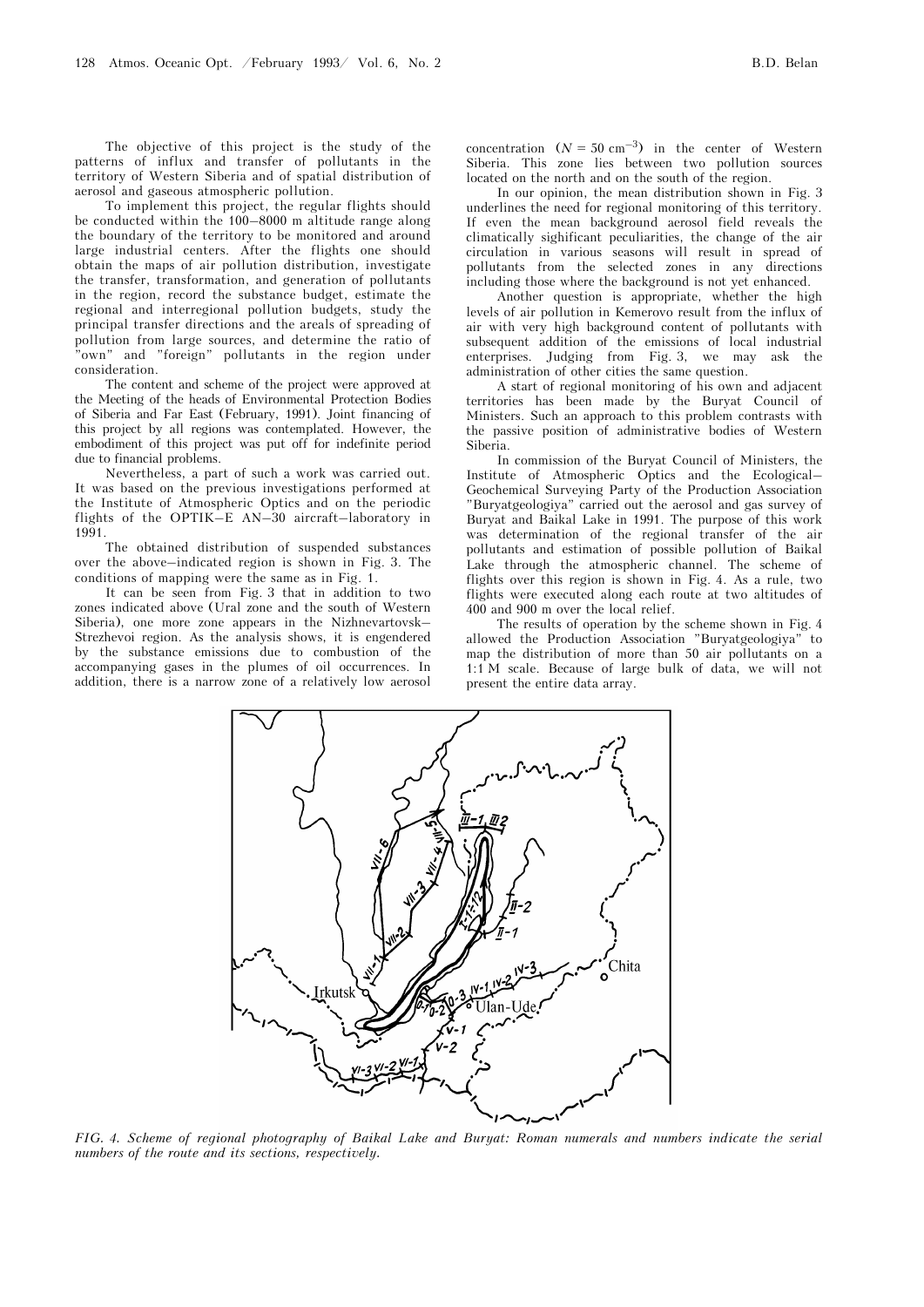

*FIG. 5. Aerosol mass concentration (*μg/m3*) within the* 40–600 m *altitude range over the Baikal region.* 

To confirm the importance of the regional approach and to demonstrate the fact that administrative boundaries have no effect on the spread of pollution, we present a map of the distribution of aerosol mass concentration over the Baikal region (Fig. 5).

It can be seen from Fig. 5 that there is a large area of enhanced concentration of suspended substances on the west of Baikal Lake. This area is engendered by the activity of the Irkutsk industrial zone (Fig. 1). The barrier effect of the mountain ridge stretched north–west of the lake promotes the aerosol accumulation. The small–scale areas of high aerosol concentrations on the east shore of Baikal Lake are caused by the hydrodynamic concentration of pollutants in the valleys of the Selenga and Barguzin rivers to which they are transported from the west.

Additional peculiarity was revealed during sounding of pollutants over Baikal Lake. The mountain ridges are situated around the lake so that the flux of pollution from the Irkutsk industrial zone can enter only the southern end of the lake. But the comparison of concentrations in different parts showed their proportionality. The analysis of such a situation made it possible to identify a closed air circulation in the lake hollow along its contour.<sup>14</sup> This circulation promotes the spread of pollutants.

In this experiment we made photographs on a 1:200,000 scale inside of a 1:1 M scale fragments to investigate the pollutants in more detail. We photographed Ulan–Ude along 15 equidistant flight lines (with a step of 7.5 km) 100 km long. Aiming of the aircraft to each course was performed with the help of aerophotographic instrumentation with an error of  $± 50$  m.

Maps used to estimate the contribution of the emissions of the industrial enterprises of Ulan–Ude against the background of the regional transfer were constructed from the obtained data.

Thus, by comparing the problems solved by the transboundary and regional sounding methods, it should be noted that the regional method is much more informative and can be used to study not only the transfer of pollution, but also its distribution and dynamics.

#### **COMPREHENSIVE ECOLOGICAL OBSERVATION OF CITIES**

The aircraft–laboratories were used not only for transboundary and regional sounding and carrying out of individual experiments, but also for monitoring of the urban pollution.15–17 However, there are no generally accepted schemes and methods of urban monitoring.

Therefore, we had to make up for this deficiency in going to the study of the distribution and the dynamics of the urban pollution. The procedures were laid down for determining the budget of substances that enter the city from outside, are emitted in its territory, and leave the city; for mapping the distribution of pollution over the city and in its territory (the latter was measured by a ground–based mobile complex); and, for measuring the composition and calculating the amount of emission of large sources.

In order to determine the pollution budget in the city, we needed to measure the mean concentration of pollutants and the wind velocity along the perimeter at different altitudes. The budget was estimated by the law of mass conservation in the following form: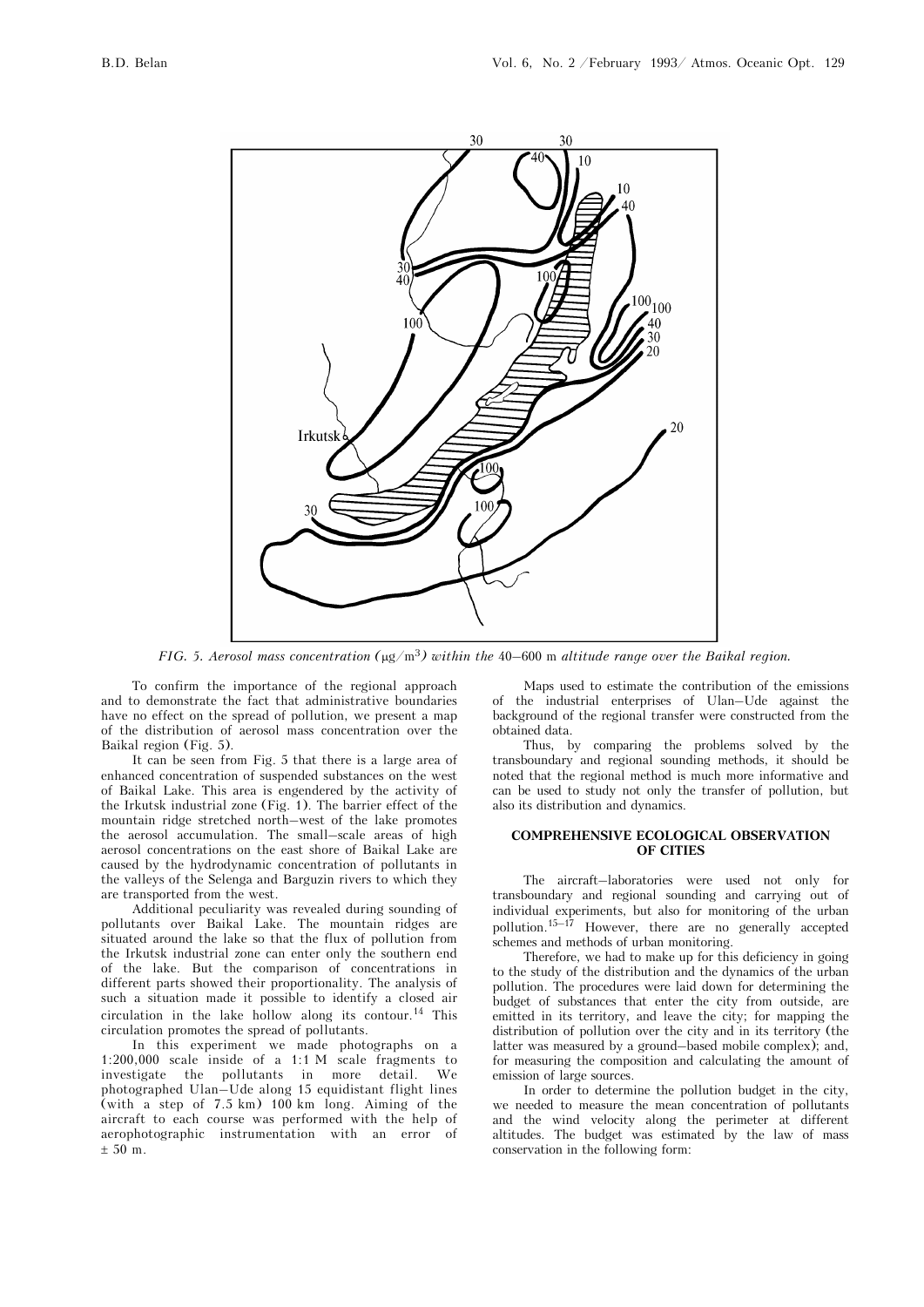$$
B = \int_{l}^{H} C_i(l, h) U(l, h) \cos(\overrightarrow{U}, l) dl dh
$$
  
or

$$
B = \oiint_{S} C_i(s) V(s) \cos(\overrightarrow{U}, s) ds + \oiint_{S} \int_{0}^{H} Q_i ds dh,
$$

where *l* is the coordinate along the perimeter of the city, *h* is the current altitude above the ground, *s* is the surface element,  $C_i$  is the concentration of the pollutant under

investigation, *U* is the wind velocity,  $cos(U, l)$  is the cosine of the angle between the wind direction and the boundary

of the section,  $cos(U, s)$  is the cosine of the angle between the wind direction and the surface element, and  $Q_i$  is the rate of generation of the *i*th pollutant in the territory of the city. The second formula is more preferable since it can be used to estimate not only the horizontal budget, but also the vertical one (sedimentation and generation).



*FIG. 6. Scheme of flights for ecological investigation of cities.* 

This kind of urban ecological observation was implemented according to the following scheme (Fig. 6 *a*). At first, vertical sounding of the atmosphere was carried out up to the maximum altitude, as shown at the left of Fig. 6 *a*. It was aimed at determining the temperature and wind stratifications, the height of the mixing layer, and the peculiarities of the vertical profiles of pollutants. Then the aircraft–laboratory flew horizontally along the square or rectangle tracts enclosing the city. The flights were conducted at different altitudes at 100–m intervals from the minimum altitude available for the given locality to the height of the upper boundary of the mixing layer. One test

flight was conducted above the mixing layer. The concentration of pollutants at the ground was determined with the help of a ground–based mobile station.

In addition to the concentration of pollutants, the meteorological and navigation parameters were recorded in flight. Independently of the area of the city, this kind of observation must be accomplished in the course of one day with stable weather and wind direction constant in time and altitude. The budget was calculated by any formula given above. The total error in determining the budget could change from 35 to 60% depending on the selected parameter, weather conditions, and geographical peculiarities of the locality.

The pollution budgets for some cities of the Commonwealth of Independent States (CIS) are given in Table I. They show the increment to the mass of pollutants when air mass passes through the territory of the city. As a rule, it is several hundred thousands of tons per year. The Khabarovsk region, where we obtained relatively small value, is the only exception. This fact is explained below.

*TABLE I. Budget of pollutants (tons per year) in cities.* 

| City                | Season | Budget  |
|---------------------|--------|---------|
| Nizhnevartovsk      | winter | 266357  |
|                     | summer | 189513  |
| Paylodar + Ermak    | spring | 1977140 |
| Khabarovsk          | summer | 5430    |
| $Ust'$ -Kamenogorsk | spring | 780767  |
| Ulan-Ude            | fall   | 79154   |

Since the information about such observations is lacking, we failed to compare directly the obtained results with independent data. However, some examples of measurements of the fluxes of air pollutants through the vertical surface were reported in the literature.15,18 Since these fluxes are used to calculate the budget by this method, this comparison is reasonable and correct.

It can be seen from Table II that the fluxes are comparable regardless of the region. On the one hand, this confirms the correctness of flux measurements. On the other hand, the question now arises of the magnitudes of these budgets (Table I) since such values cannot be obtained by simple summing up the emissions.19 Possibly, this is due to the peculiarities of calculation: in one case they are performed by the procedure for the limited number of components; in another case, a larger number of components after their condensation, transformation, etc. are directly measured in the atmosphere. Evidently, only the special experiments can answer this question.

The following kind of operation in urban ecological observation is mapping of the distribution of air and near– ground pollutants. Air pollutants were mapped with the help of the aircraft–laboratory and near–ground pollutants – with the help of the mobile station. It is schematically shown in Fig. 6 *b*.

*TABLE II. Pollution mass fluxes (*kg/s⋅km*) transferred through the unit of vertical surface.* 

| Component               | Megion | vartovsk |     | Nizhne-Samotlor Netherlands<br>Ref. 18 | Mariupol'<br>Ref. 15 |
|-------------------------|--------|----------|-----|----------------------------------------|----------------------|
| Nitrogen<br>oxide       | 42.8   | 98.1     | 20  | 44.7                                   |                      |
| Carbon<br>oxide         | 100    |          |     | 60.6                                   |                      |
| Sulphur<br>dioxide      | 1.7    | 15.8     | 9.7 | 64.9                                   |                      |
| Suspended<br>substances | 1.4    | 2.5      | 5.1 | 13.1                                   | $16.4 - 31.1$        |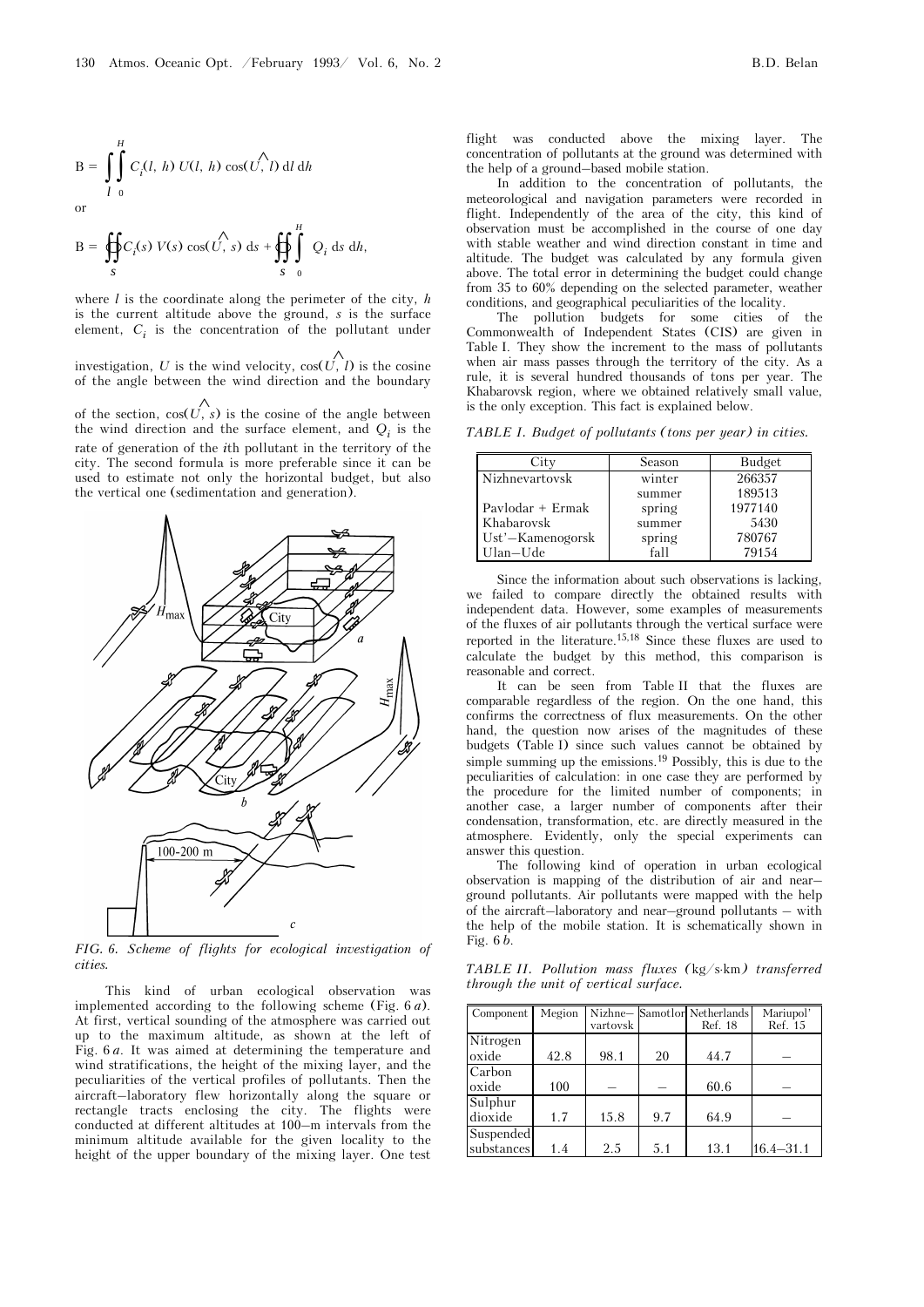At first, in analogy with the case of the budget estimation, vertical sounding is carried out in order to determine the thermodynamic stratification and the altitude profiles of pollutants.

The altitudes of horizontal sections (levels) were selected based on the obtained vertical profiles. These criteria are well known,<sup>20</sup> therefore we will not dwell on this question. It should be only noted that the mapping altitudes are not *a priori* known except the minimum altitude, but are determined in flight. In this kind of sounding the flight line and the number of the flight routes of the aircraft–laboratory are preassigned. As a rule, the routes are equally spaced. The number of routes can vary from 6 to 12 depending on the area of the city. After recording of the parameters at one altitude, the aircraft– laboratory flies at the consecutive altitude, and so on for all the preselected altitudes. The number of altitudes can vary from 3 (under conditions of low ground inversion) to 6 (under conditions of intensive mixing in summer).

The sounding data are subsequently used for mapping of the distribution of different components at every altitude of sounding. Intercomparison of these maps is used to pattern the volume distribution of pollutants over the city, while their temporal variations are used to estimate the dynamics of generation and transfer of pollutants.



*FIG. 7. Number density (–) and flow lines (* $\rightarrow$ *) at an altitude of 400 m over Khabarovsk in June, 1990.* 

In our earlier papers<sup>21,22</sup> we gave some examples of maps that demonstrate the peculiarities of the distribution of pollutants over different cities. In addition to this merit, which is more interesting for the specialists on protection of the environment, these maps have one more merit. They can be used to explain one or the other of peculiarities of the obtained distribution by means of comparing different air characteristics. The above–discussed points are illustrated by Fig. 7 that shows the results of comparison of the aerosol number density distribution over Khabarovsk with the air

flow lines at the same altitude. It can be seen from Fig. 7 that circulations occur in the wind field over the city. These circulations result in concentrating aerosol inside them. This effect also explains the small value of the pollution budget of this city (see Table I).

The sounding scheme shown in Fig. 6 *b* has one more purpose. It is the determination of the scales of inhomogeneities in the spatial distribution of pollutants over the city. It is necessary for choice of the grid step for placement of sites of ground–based system of air monitoring of the CITY type. The review of the available methods of choosing the efficient step for location of the ground–based station network and the number of stations was given in Ref. 23. This review also discusses their merits and demerits.

One possible way of solving this problem is the calculation by correlation (structure) functions of the pollution distribution.24,25 Following this approach we note that calculation of the functions from the data obtained with the help of ground–based systems located within the city is fraught with great errors due to the effect of the local factors. In our opinion, calculation of the autocorrelation functions from the data of airborne sounding at altitudes of 100–200 m is the best approach. The validity of generalization of the results obtained at an altitude of 100 m to the ground layer can be substantiated by the fact that according to the earlier data,26 the scales of pollution inhomogeneities decrease with altitude. Therefore, the network step will not be overestimated with decrease of the altitude.

The experiments carried out over a number of industrial centers (Khabarovsk, Pavlodar, Nizhnii Tagil, Nizhnevartovsk, etc.) showed that the step of the network stations determined by this procedure can vary from 0.8 to 5 km. The important peculiarity of such an approach is the fact that the correlation length depends on the degree of concentration of the arranged sources. It decreases for many sources and increases without them. That makes it possible to decrease the number of surplus ground–based stations determined theoretically.  $^{25}$ 

The third kind of sounding for urban ecological observation is the determination of the parameters of emission from large sources and their composition and amount. Usually, composition and amount of emission are calculated on the basis of the technology or are determined by collecting samples from the smoke stacks. In this case the physical–chemical changes which may occur in the composition of gas–aerosol mixture spreading through the stack and entering the atmosphere are not taken into account.

It should be noted that a lot of measurements were performed with the aircraft–laboratories flying in the emission plumes. But as a rule, they were of a particular character and reduced either to the detection of one or more of emission components or to the investigation of their dynamics in a plume.15,17,27,28 Such measurements gave no way of deducing a general concept of a large number of substances and amount of their emission. The equipment of the OPTIK–E AN–30 aircraft–laboratory<sup>1</sup> is capable of obtaining the large amount of information about the emission characteristics.

Sounding of emissions of large industrial enterprises was carried out by the scheme shown in Fig. 6 *c*, or by the direct collection of air samples when flying through the plume, or by means of a lidar when flying over the plume.<sup>29</sup> The samples were collected near the stacks, at distances of 100–200 m from their edges. The altitude and direction of the flight were hold in such a manner that the aircraft–laboratory flew through the plume center perpendiculary to it. Filters and containers were exposed only within the plume, other characteristics were recorded continuously.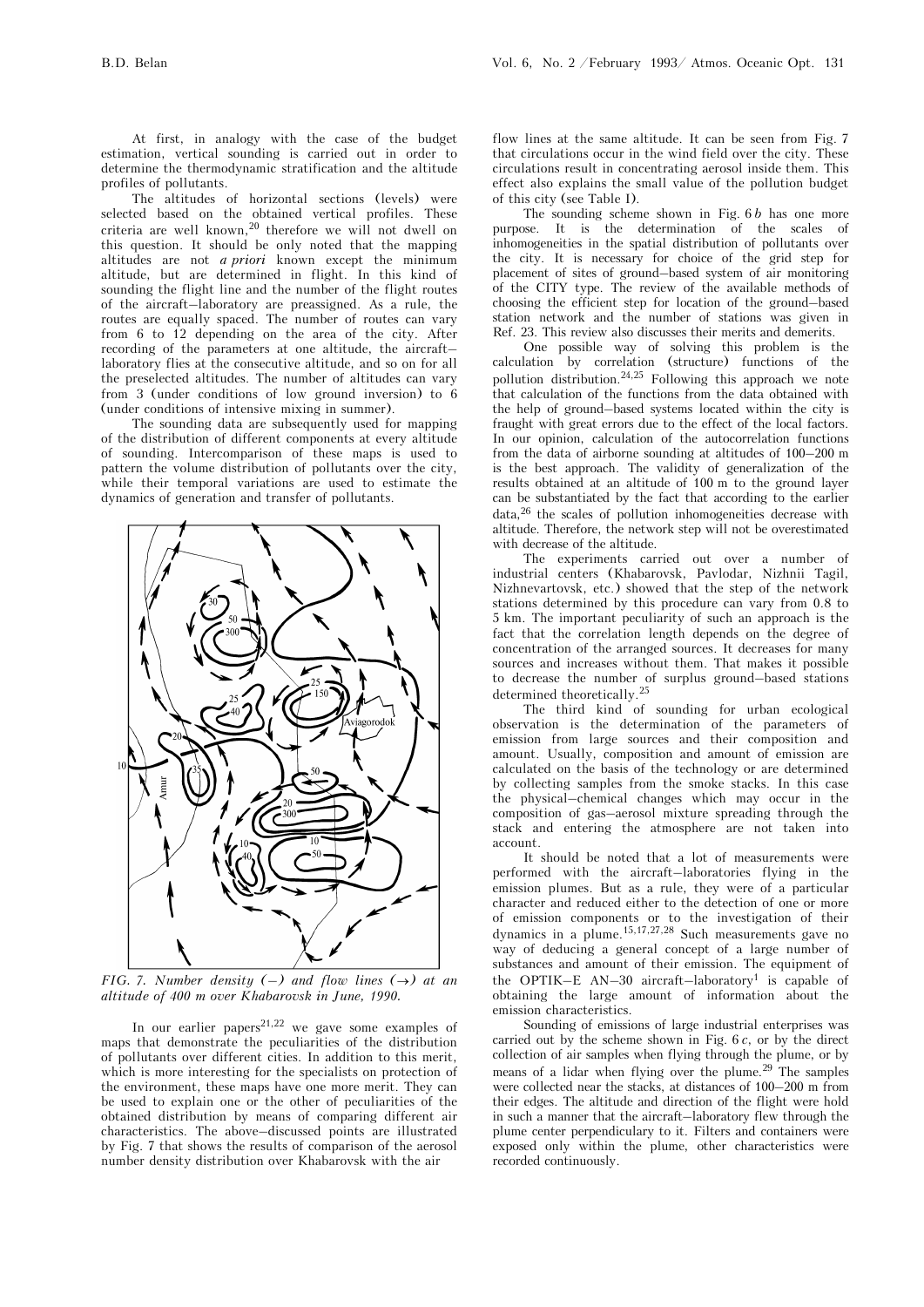Aerosol and gas composition of the emissions of some objects is given in Tables III and IV. The comprehensive analysis of Tables III and IV is beyond the scope of this paper since it is mostly related to the environmental protection problems. Let us pay our attention only to a great variety of substances emitted by different objects into the ambient air.

The meteorological and navigation parameters that were simultaneously recorded from onboard the OPTIK–E AN–30 aircraft–laboratory<sup>1</sup> made it possible not only to determine the emission composition, but also to calculate its amount for each object.

Knowing the plume parameters, the wind velocity at the flight altitude, and the mean concentration of pollutants in the plume cross section, we can determine the amount of substance emitted in a unit time

$$
Q = \int\limits_{S} \int\limits_{S} C_i(s) \ U(s) \ \mathrm{d}s \ .
$$

The estimated total error in determining the amount of emission by this method does not exceed 35%.

Without presenting the data on the amount of emission of different objects, we note that the results obtained by the given procedure may vary from 0.95 of the results of calculations by the technology to 10 times larger. It may happen due to three reasons.

First, the incorrectness of calculation by the technology and impossibility of direct testing of the calculated data.

Second, the nonstationarity of the technological processes and hence the fluctuations of the emission strength. This fact was repeatedly observed in laser sounding of plumes.<sup>29,30</sup> Therefore, the measurements may be performed during a period of maximum or minimum emission and naturally, underestimate or overestimate the amount of emission.

Third, the gas condensation upon exiting the stack and the gas transformation to aerosol as well as moistening of particles should result in the increment to the mass. This is illustrated by Fig. 8 by the example of the transformation of the aerosol particle size distribution at different distances from the edge of the stack. The particle size distribution in the initial part of the plume at a distance of 2 km has a shape shown by curve *1*. After passage of 20 km and taking part in the above–enumerated processes, aerosol distribution transforms into that shown by curve *2*. Curve *3* recorded at a distance of 22 km indicates that the processes of the particle growth continue.

In conclusion it should be noted that after urban ecological sounding not only the comprehensive description of the distribution of pollutants of the air basin can be obtained but also the general pattern of their dynamics, as was done for Khabarovsk and Komsomolsk–na–Amure.<sup>22</sup> It provides a basis for guiding the development of the systems of routine monitoring of the air basin of the given city and for evaluating potential ways of salvaging our environment which can be implemented just after the experiment.

*TABLE III. Chemical composition (*μg/m3) *of aerosol emissions.* 

|                        | Region    |                                 |                |                |                                               |                          |               |
|------------------------|-----------|---------------------------------|----------------|----------------|-----------------------------------------------|--------------------------|---------------|
|                        |           | Samotlor<br>Khabarovsk<br>Ermak |                | Kamchatka      | Baikal Lake                                   |                          |               |
| Component              | Object    |                                 |                |                |                                               |                          |               |
|                        | Oil plume | Gas plume                       | State regional | Heat-and-      | Heat-and-                                     | Volcano                  | Irkutsk plume |
|                        |           |                                 |                |                | power station power station 1 power station 3 |                          |               |
| pH                     | 6.37      | 6.35                            |                |                |                                               |                          | 5.63          |
| $\rm Na^+$             | 18.30     | 5.17                            | 50.00          | 675.00         | 153.30                                        | 5.10                     | 0.91          |
| $\rm K^+$              | $\,<$     | $\,<\,$                         | 11.70          | 820.00         | 316.70                                        | 0.83                     | 0.03          |
| $Cl^-$                 | 112.10    | $\overline{\phantom{a}}$        | 69.50          | 665.00         | 443.00                                        | 0.76                     | 34.41         |
| $NH4+$                 | $\,<$     | $\,<\,$                         | 225.00         | $\,<$          | 346.60                                        | 15.20                    | 1.20          |
| $SO_4^{2-}$            | $\,<$     | $\,<$                           | 201.57         | $\,<$          | $\,<$                                         | 18.00                    | $\,<$         |
| $Hg^{2+}$              | $\,<$     | 0.19                            | 45.00          | 1.90           | $\,<$                                         | $\,<$                    | $\,<$         |
| $Zn^{2+}$              | $\,<$     | $\,<$                           | 4.52           | 33.50          | 22.40                                         | $\,<$                    | $\,<$         |
| $Cd^{2+}$              | $\,<$     | $\,<\,$                         | 0.20           | $\,<$          | 16.70                                         | $\,<$                    | $\,<$         |
| $Br^-$                 | $\,<$     | $\overline{\phantom{a}}$        | 80.00          | $\overline{a}$ |                                               | $\overline{\phantom{a}}$ | $\,<$         |
| $\mathrm{NO_3^-}$      | $\,<$     | $\,<$                           | 30.00          | 40.00          | 6.90                                          | $\overline{\phantom{a}}$ | $\,<$         |
| $As^{5+}$              | $\,<$     | $\overline{\phantom{a}}$        | 53.30          | 46.80          | 51.30                                         | $\,<$                    | $\,<$         |
| $\rm Fe$               | 4.38      | 6.12                            | 520.00         | 580.00         | 200.00                                        | 19.50                    | 12.23         |
| Mn                     | 0.04      | 0.003                           | 10.00          | 3.20           | 2.50                                          | 0.46                     | 0.12          |
| Mg                     | 4.25      | $\,<$                           | 23.30          | 110.00         | 51.70                                         | 2.60                     | 0.14          |
| P <sub>b</sub>         | 0.14      | 0.07                            | 0.27           | $\,<$          | $\,<$                                         | $\,<$                    | $\,<$         |
| Cr                     | 0.10      | $\,<$                           | 50.20          | 8.25           | 2.70                                          | 0.16                     | 20.34         |
| Ni                     | 0.41      | 0.08                            | 9.00           | 2.82           | 16.00                                         | 0.50                     | 1.11          |
| $\overline{Al}$        | 242.50    | 3.22                            | 1100.00        | 460.00         | 620.00                                        | 9.05                     | 1.10          |
| Ti                     | 12.00     | 5.32                            | 80.00          | 8.50           | $\,<\,$                                       | 3.50                     | 0.09          |
| Cu                     | 0.28      | 2.13                            | 8.10           | 14.00          | 4.50                                          | 0.08                     | 0.32          |
| $\rm V$                | 0.03      | $\,<$                           | 1.00           | 6.00           | 1.00                                          | 0.10                     | 0.01          |
| Mo                     | $\,<\,$   | $\,<$                           | $\,<$          | 1.00           | 5.80                                          | $\,<$                    | 0.52          |
| Ca                     | 13.75     | 3.54                            | 255.00         | 1700.00        | 1016.70                                       | 38.90                    | 0.83          |
| Si                     | 0.63      | 0.03                            | 943.30         | 7100.00        | 1266.70                                       | 13.40                    | $\,<$         |
| Ba                     | 1.56      | $\,<$                           | $\,<\,$        | $\,<$          | $\,<\,$                                       | 0.78                     | 0.51          |
| $\overline{B}$         | 0.06      | $\,<$                           | 0.19           | $\,<$          | 0.30                                          | 0.04                     | $\,<\,$       |
| Co                     | $\,<$     | $\overline{\phantom{a}}$        | 0.06           | $\lt$          | $\,<$                                         | 0.20                     | 0.02          |
| $\overline{\text{Cd}}$ | $\,<$     | $\,<$                           | 170.00         | 78.00          | 16.70                                         | $\,<$                    | $\,<$         |

Note: < denotes the amount less than a threshold of detection and – refers to the substance that was not detected.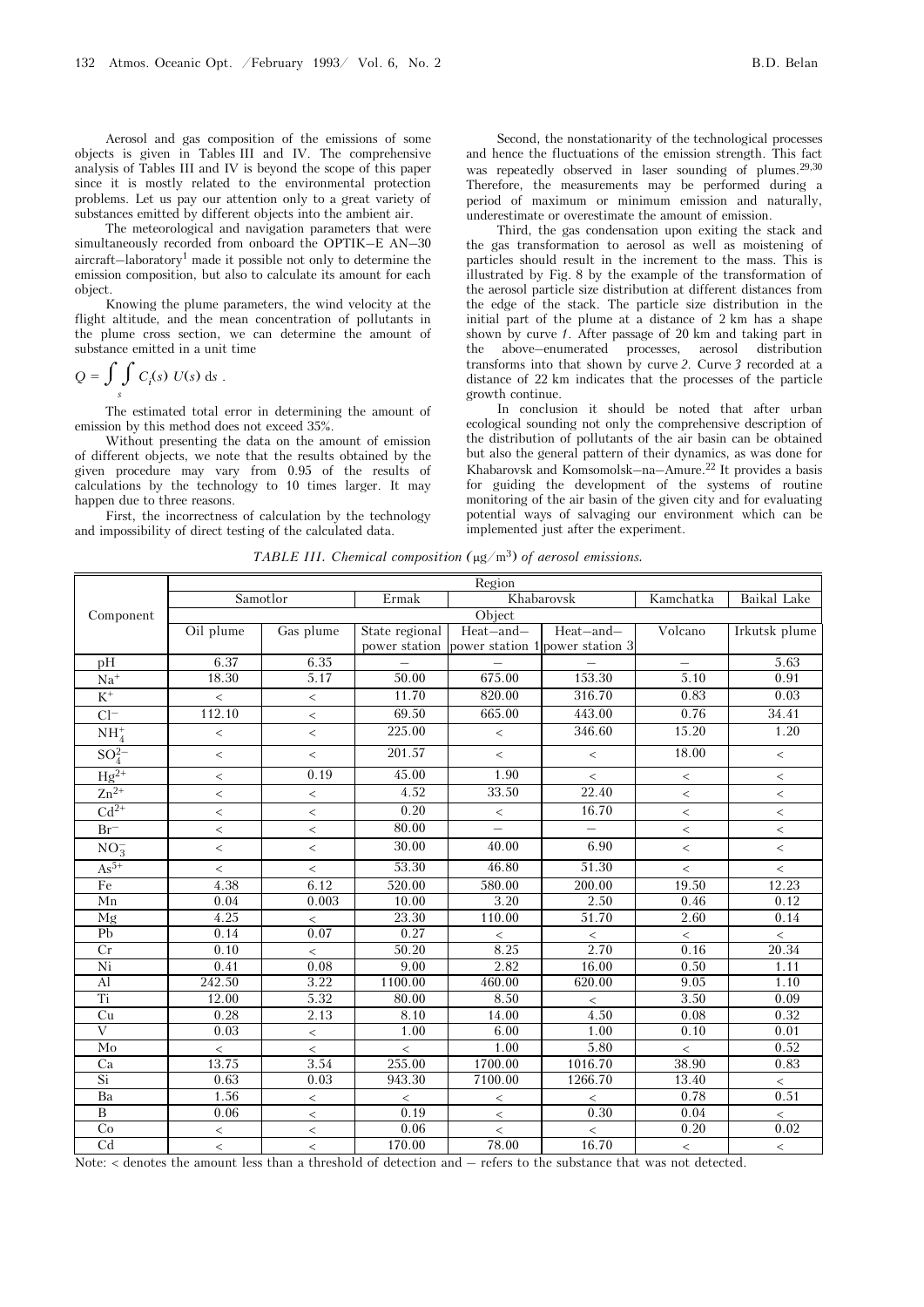|                 | Region    |           |             |                |                |  |
|-----------------|-----------|-----------|-------------|----------------|----------------|--|
|                 | Samotlor  |           | Megion      | Khabarovsk     |                |  |
| Component       | Object    |           |             |                |                |  |
|                 | Oil plume | Gas plume | Boiler-room | Heat-and-power | Heat-and-power |  |
|                 |           |           |             | station 1      | station 3      |  |
| Ammonium        | 1.90      | 0.20      | $\,<\,$     | 0.2            | 0.2            |  |
| Acetylene       | $\,<\,$   | $\,<\,$   | $\,<\,$     | 3.0            | 3.2            |  |
| Benzine         | 31.00     | 2.22      | 12.40       | -              |                |  |
| Benzene         | 1.80      | 1.20      | 0.50        |                |                |  |
| Xylene          | 9.60      | 10.80     | 5.20        |                |                |  |
| NO.             | 1.20      | 1.30      | 0.10        | 6.0            | 7.2            |  |
| NO <sub>2</sub> | 0.08      | 0.20      | 0.08        | 0.3            | 0.1            |  |
| CO              | 3.20      | 3.90      | 5.60        | 2.0            | 15.0           |  |
| SO <sub>2</sub> | 1.80      | 1.60      | 0.80        | 0.8            | 0.6            |  |
| $H_2S$          | $\,<$     | $\,<\,$   | $\lt$       | 0.8            | 0.2            |  |
| Cl <sub>2</sub> | $\,<\,$   | $\,<\,$   | $\,<\,$     | 0.1            | 0.5            |  |

*TABLE IV. Gas composition of emissions* (mg/m3)*.* 

Note: < denotes the amount less than a threshold of detection and – refers to the gas that was not detected.





#### **CONCLUSION**

The aforementioned methods of application of the aircraft–laboratories to monitoring of the air state encompass practically the entire range of variation scales of the pollution field from global to local. The results of validation of these methods show the effectiveness of the aircraft–laboratories for any scale. However, the earlier experience and the described merits and demerits of the airborne method of ecological monitoring convince us that regional monitoring including transboundary and local monitoring is its most optimum application. This paper gave no consideration to the possible application of the aircraft–laboratory in emergencies where its usage is no less effective.

## **REFERENCES**

1. V.E. Zuev, B.D. Belan, M.V. Kabanov, et al., Atm. Oceanic Opt. **5**, No. 10, 658–663 (1992).

2. B.D. Belan, Atm. and Oceanic Opt. **6**, No. 1, 1–18 (1993).

3. F.D. Muschett, Ann. Amer. Assoc. Geogr. **71**, No. 4, 552–565 (1981).

4. A. Despres and F. Rancillac, Pollut. Atmosph., Nos. 7–9, 226–236 (1987).

5. E′ .P. Volkov, *Monitoring of Gas Loading of the Atmosphere by Emission of Heat–and–Powes Stations*  (Energoatomizdat, Moscow, 1986), 256 pp.

6. D.L. Blumenthal, J.A. Ogren, and J.A. Anderson, Atmos. Environ. **12**, 613–620 (1978).

7. D. Paffrath and W. Peters, in: *VI Congr. mond qualite air*, Paris (1983), pp. 133–136.

8. D. Paffrath, in: Remote Sensing and Earth's Environ., Noordwijk (1990), pp. 43–49.

9. T. Toya, F. Kimura, and N. Murayama, J. Metorol. Soc. Jap. **64**, No. 3, 431–442 (1986).

10. M. Tanaka, T. Nakazawa, S. Aoki, and H. Ohshima, Tellus, **B40**, No. 1, 16–22 (1988).

11. Yu.A. Izrae'l', I.M. Nazarov, S.D. Fridman, et al., *Monitoring of the Transboundary Transfer of Air Pollution* (Gidrometeoizdat, Leningrad, 1987), 303 pp.

12. I. Nazarov and S. Fridman, Problems of Background Monitoring of the Environment, No. 6, 21–37 (1988).

13. Yu.A. Izrae'l', I.M. Nazarov, A.Ya. Pressman, et al., *Acid Rains* (Gidrometeoizdat, Leningrad, 1983), 206 pp.

14. V.E. Zuev, V.V. Antonovich, and B.D. Belan, Dokl. Akad. Nauk SSSR **325**, No. 6, 1146–1150 (1992).

15. V.A. Dechuk and L.A. Ramenskii, in: Proceedings of the Ukranian Scientific–Research Hydrometeorological Institute, No. 241, 3–10 (1991).

16. F.M. Rosler, D. Paffrath, and W. Peters, in: Proceedings of the Intern. Symp. Environ. Meteorol., Wiezburg (1988), pp. 413–414.

17. E.P. Dombrovskaya and A.M. Kuklin in: Problems of *Protection of the Atmosphere in the Kansk–Achinsk and Ekibastuz Fuel–Power Complexes* (Energoatomizdat, Moscow, 1989), pp. 54–57.

18. J. Lelieveld, F.W. Jansen, and J.F. Den Tonkelaar, Atmos. Environ*.* **21**, No. 10, 2133–2143 (1987).